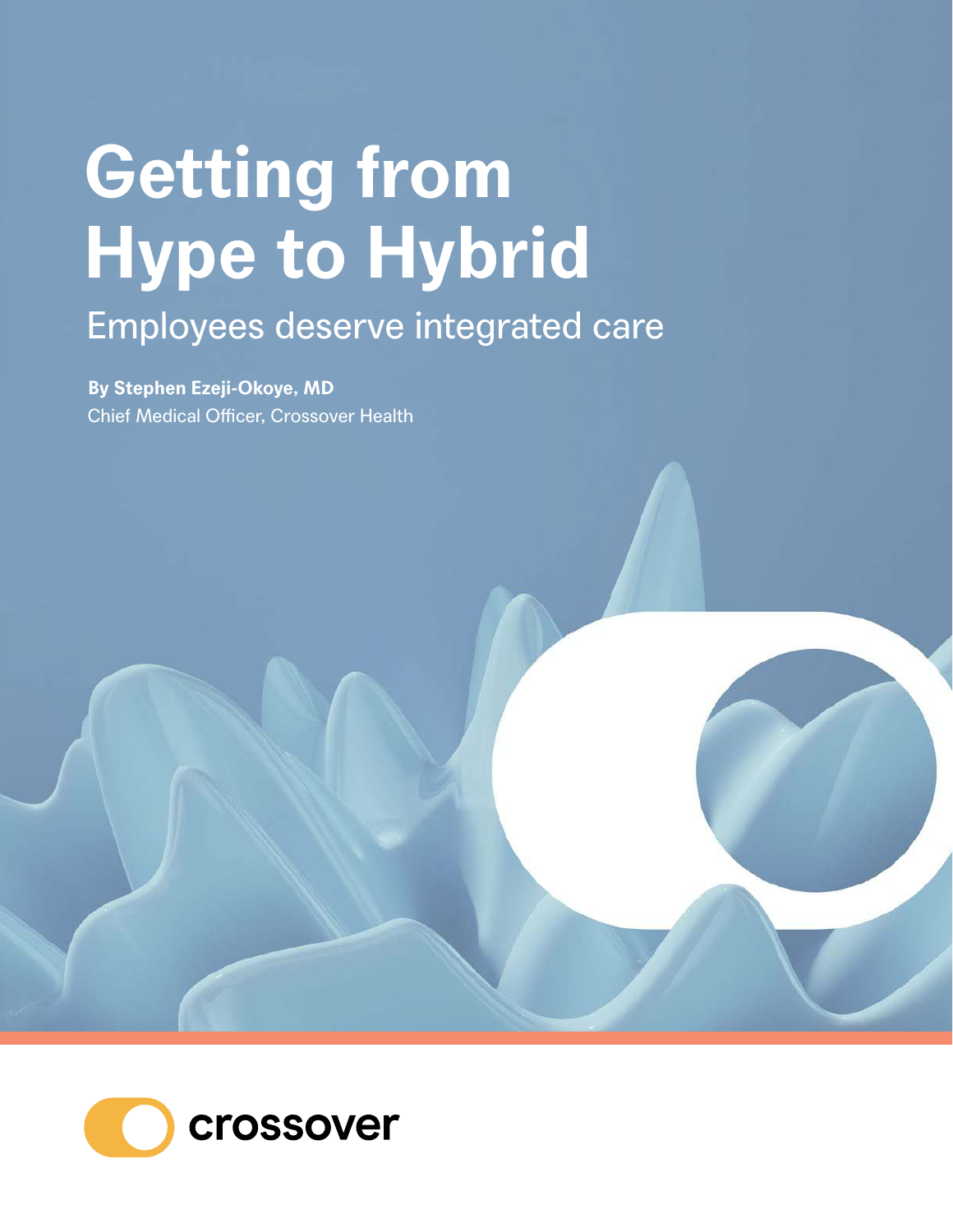**The explosion in demand for telemedicine during the pandemic fueled not only a frenzy of interest in virtual care, but also virtual primary care (VPC) models.** While all VPC models tout their ability to deliver scale, flexibility, and cost savings across an increasingly dispersed workforce, there are two distinct approaches that have emerged. First, the big telehealth providers, whose models were built around ondemand urgent care, are rapidly re-casting themselves as comprehensive primary care solutions. Yet they lack the longitudinal relationships, integrated team-based care models, and ability to deliver in-person care that a complete primary care offering requires. On the other end of the spectrum, traditional brick-and-mortar providers looking to virtualize their services are limited by their inability to coordinate care and manage highquality referrals beyond their historical geographic catchment areas. So what is the best approach to bring value to employees?



As the pendulum swings back – with patients returning in-person for some deferred care while choosing to continue other types of care virtually –

**it's clear that the future of employer-sponsored integrated care can't be served by virtual-only or geographicallyconstrained offerings. It demands a thoughtful, evidence-based hybrid approach.**

But what form should such a hybrid care model take to ensure the best outcomes and a "surround-sound" care experience? And how do employees actually choose to navigate their individual care journeys when given the choice? A new national study looking at utilization of Crossover Health's services over the past eighteen months of the pandemic sheds light on these and other questions, yielding some key insights about the critical role of team-based care within a hybrid in-person/virtual model.

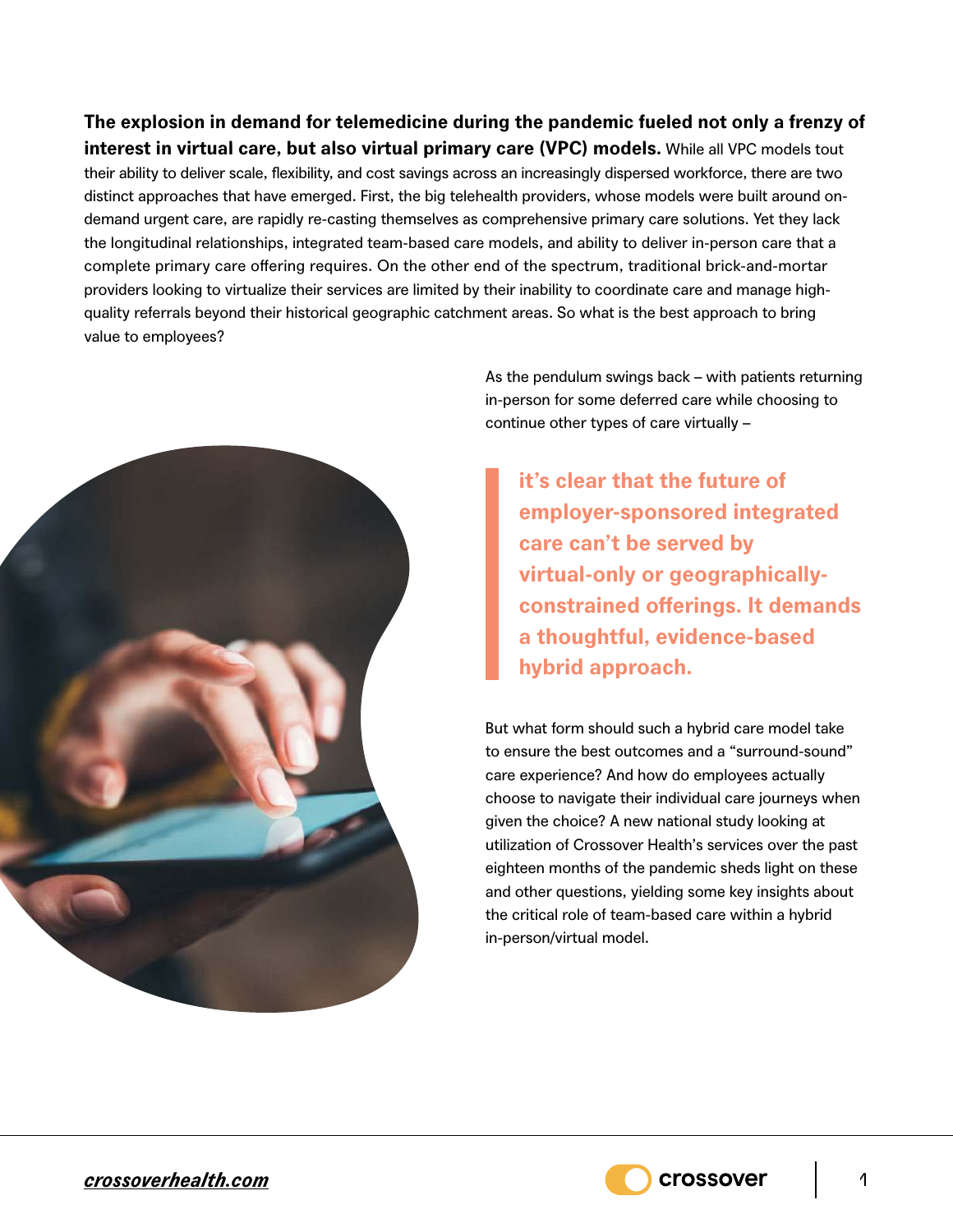# **One size won't fit all.**

Our retrospective study looked at 331,967 visits with Crossover providers that occurred across our Primary Health offering, specifically looking at primary care, behavioral health, and physical medicine between January 1, 2020 and June 30, 2021, 63% of which were in-person and 37% were virtual. At the start of the pandemic, consistent with the trend seen nationally, in-person visits plummeted and virtual visits rose dramatically before hitting a plateau soon after. A more interesting story emerges when we look at specific clinical disciplines (Figure 1). For primary care, virtual visits accounted for over a third (35.8%) of all visits. For physical medicine, virtual visits only briefly surpassed in-person care, accounting for less than a quarter (18.2%) of all visits in that discipline. For behavioral health, by contrast, virtual visits held steady as the dominant mode of care, accounting for 72.5% of all visits.



**While these trends show that some types of care, such as behavioral health, lend themselves particularly well to virtual visits (a finding confirmed [elsewhere](https://pubmed.ncbi.nlm.nih.gov/32628116/) in the clinical literature), they also underscore that neither virtual-only nor in-person-only care can meet all the needs of an employee population.**

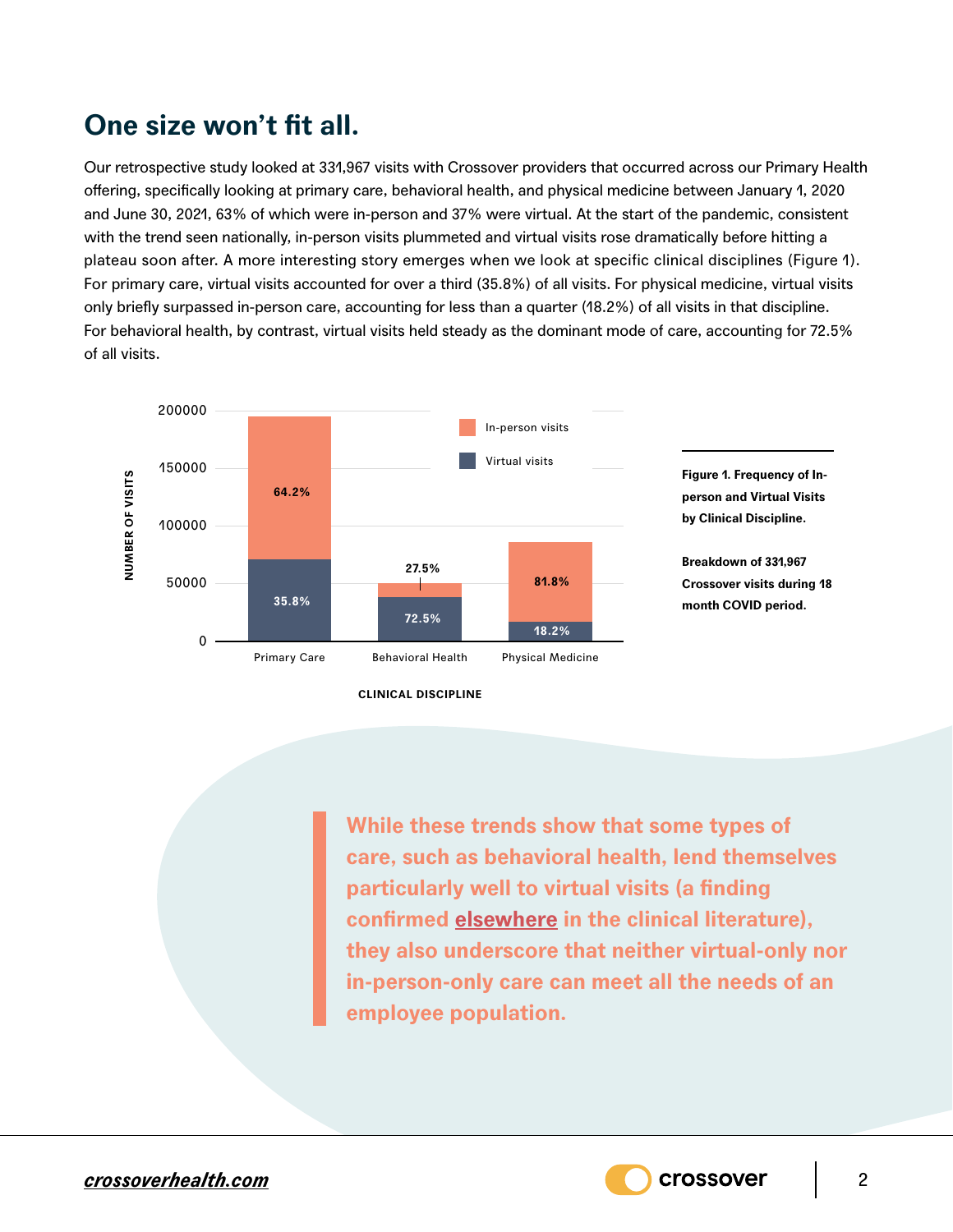

Our data also reveals how patients moved organically between in-person and virtual visits, as shown in the patient flow chart in Figure 2. Over the study period, the majority of patients (87.1%) started with an in-person primary care visit. While 77.4% of them continued with in-person care, 22.6% went on to receive follow-up primary care virtually. Once again, these journeys varied by clinical discipline.



#### **Figure 2. Patient Flows Among In-person and Virtual Care.**

This chart maps the flow of patients among in-person and virtual care during the study interval.

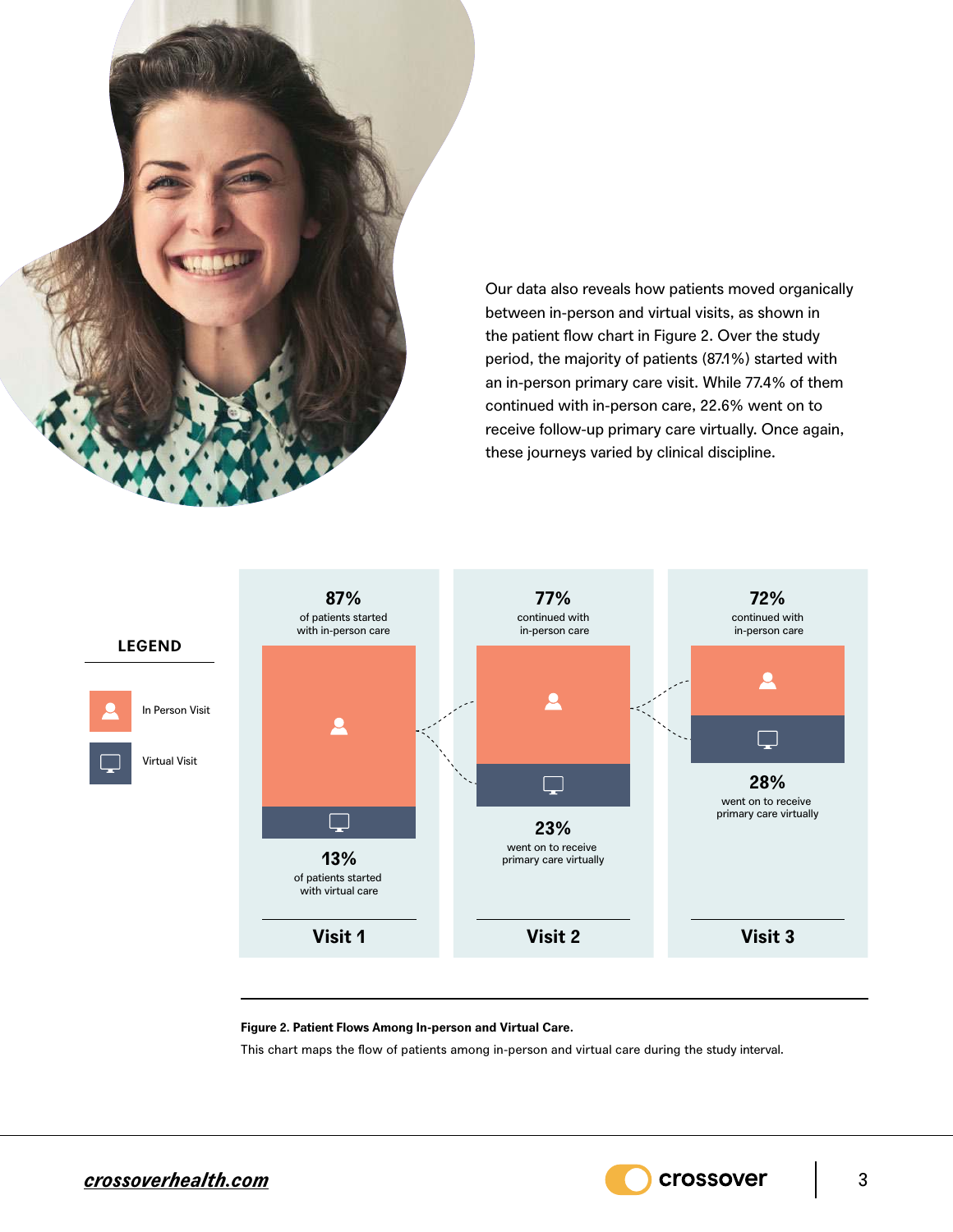### **Whether virtual or in-person, it takes a team.**

In Crossover's integrated team-based model, patients not only move freely between in-person and virtual modes but among team-based providers and clinical disciplines. While the majority of visits over the study period were for primary care, nearly 20% of patients were seen by two disciplines and nearly 3% by three disciplines.

**This team-based approach identified opportunities to screen and close care gaps that siloed, on-demand visits would likely have missed.**



**of physical therapy patients have been referred to primary care**



**were newly diagnosed with hypertension**

In one example of processes that can facilitate team-based care, patients seen by a Crossover physical medicine provider in-person had their blood pressure checked. Of these patients, nearly 39% of those screened were referred to primary care and 20% were newly diagnosed with hypertension – a rate significantly higher than what's been [reported](https://journals.lww.com/cptj/Abstract/2016/07000/Heart_Rate_and_Blood_Pressure_Assessment_by.4.aspx) in community-based physical therapy. Similarly, one in ten patients seen in primary care were diagnosed with depression or anxiety and then seen by a behavioral health specialist on the team. By using every team touchpoint – no matter the clinical discipline or virtual/in-person modality – as an opportunity to screen and identify gaps, Crossover is able to improve outcomes and longitudinal care.

**1 in 10 patients seen in primary care were diagnosed with depression or anxiety**

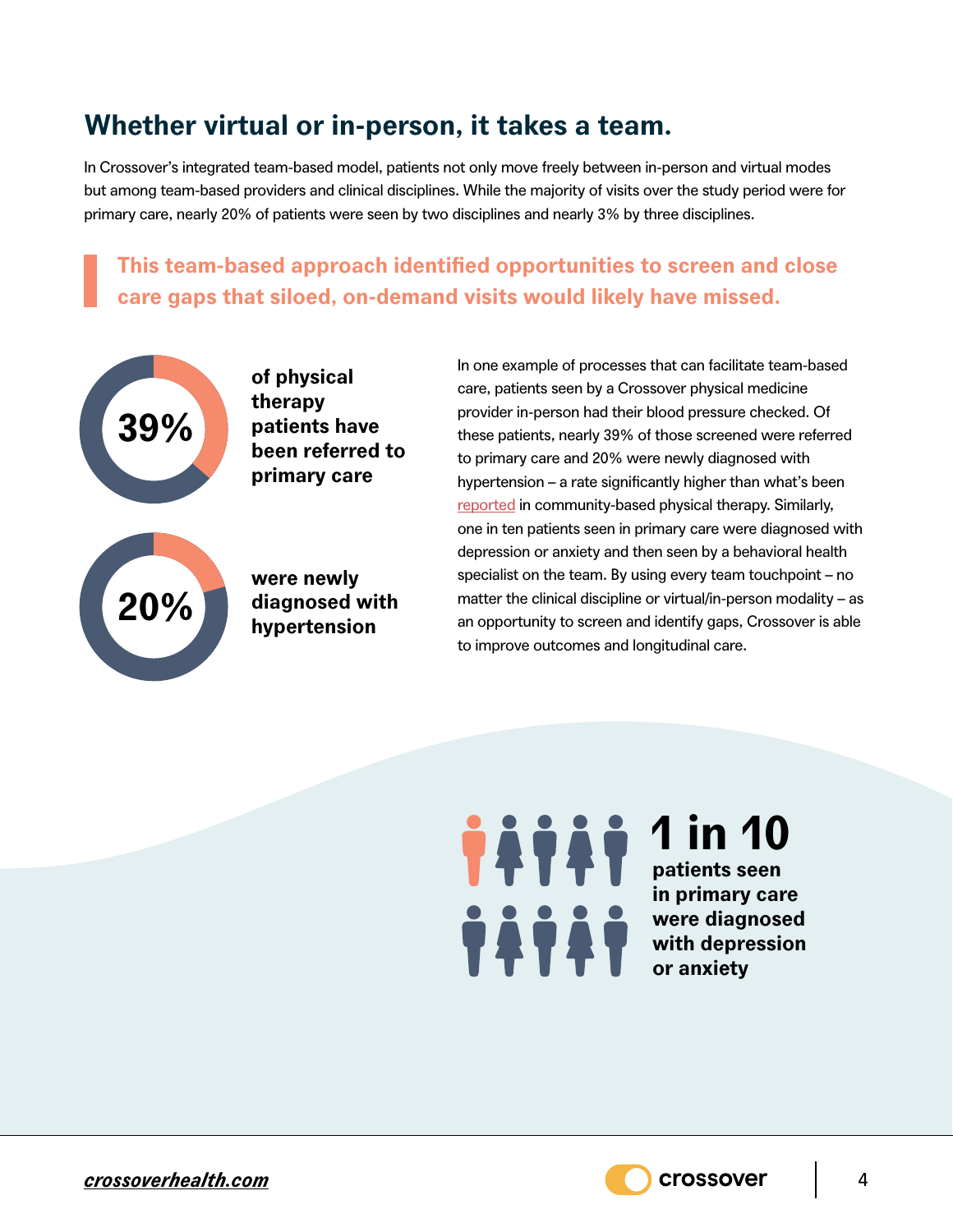## **Member engagement and satisfaction begin with choice.**

Unlike fee-for-service arrangements typical in the on-demand telehealth space, Crossover's payment model incentivizes providers based only on outcomes, not on quantity or type of visit. Salaried providers are paid the same whether a patient is seen virtually or in-person, and patient copays are the same across disciplines and modalities. Throughout the study period, even at the height of the pandemic, employee member satisfaction with Crossover's integrated team-based care was excellent for both virtual and in-person care (NPS 88.7), significantly higher than many other major healthcare organizations. The findings in this study, therefore, provide clear insights into how patients navigate their own care journeys when they can choose virtual or in-person integrated care based on what works for them – not what's dictated by their health plan. Thus, employers looking to drive member engagement and satisfaction should begin by letting them chart their own course through care, rather than artificially boxing them into one modality or another.

As patients in employer-sponsored plans return en masse for deferred care, missed screenings, and new levels of behavioral health support, they will need primary care models that are designed to meet them wherever they are while driving the outcomes that matter.

**As this study shows, those needs and results will be met by integrated, team-based hybrid care that puts the patient in the driver's seat.**





*[crossoverhealth.com](https://crossoverhealth.com/)* 5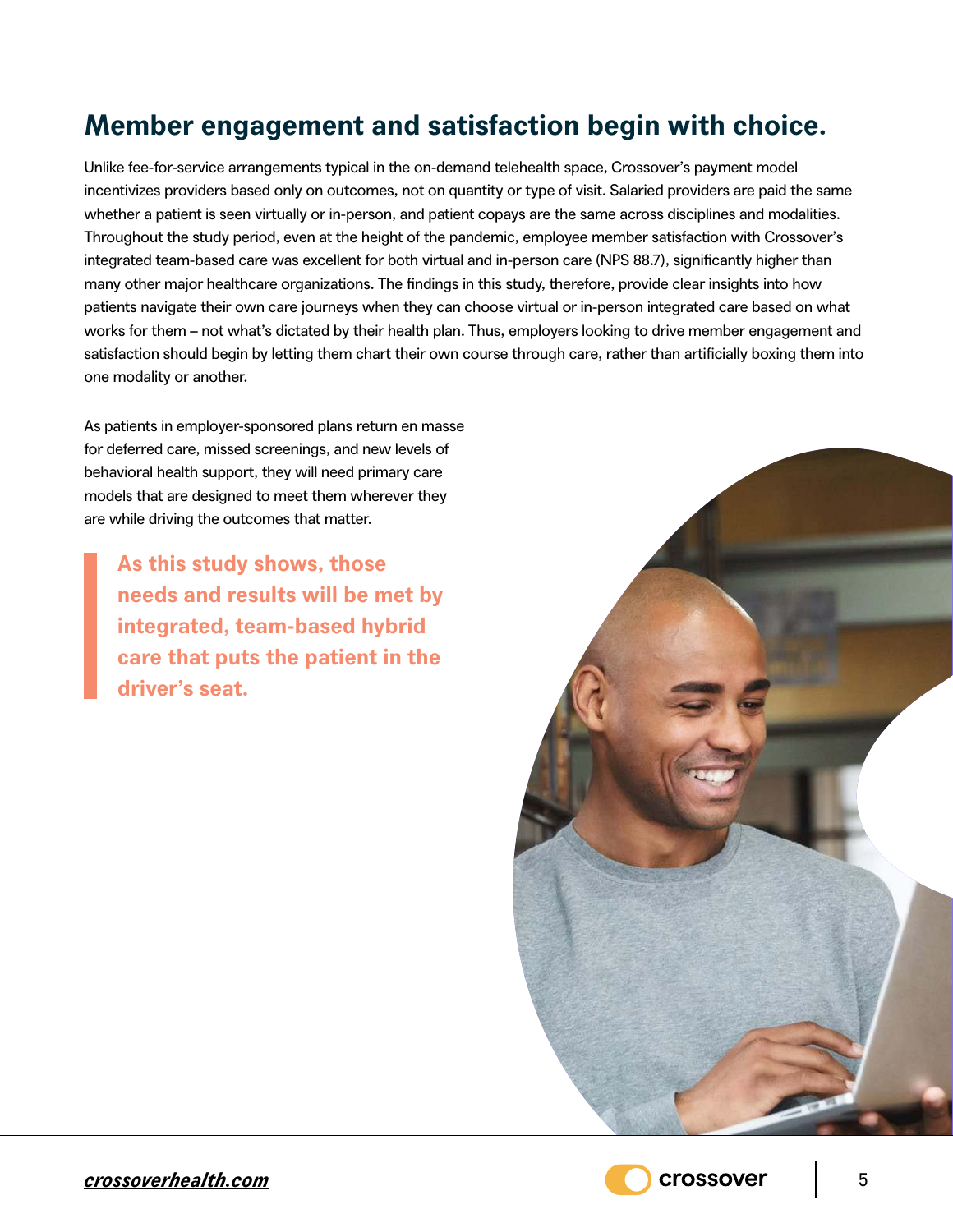

# **About Stephen Ezeji-Okoye, MD**

Stephen Ezeji-Okoye, MD serves as the Chief Medical Officer for Crossover Health. Stephen has a passion for population health and redesigning systems to drive improvements in quality and efficiency. He became proficient in the application of Lean Manufacturing principles to drive quality improvement during his tenure at the VA Palo Alto Health Care System (VAPAHCS). There, he helped improve Veteran care through a focus on disease prevention, chronic disease management, social determinants of health, and the use of Complementary and Integrative Health practices to promote self care.

After completing his internship, residency, and chief residency in Internal Medicine at Stanford, he started his career holding a wide range of clinical medical administrative positions at the VAPAHCS—including leading the Ambulatory Care Service for ten years, and twelve years as Deputy Chief of Staff overseeing all clinical operations. He has served as a Clinical Professor (Affiliated) at Stanford University School of Medicine, a national consultant to the VA on the use of Integrative Medicine practices in VA care, and as an Advisory Council member to the National Institute of Health's National Center for Complementary and Integrative Health.

Stephen graduated magna cum laude from Harvard College, earning an AB in Anthropology, and attended medical school at the University of Texas Health Science Center at Houston. Stephen is board certified in Internal Medicine.

# **About Crossover Health**

Crossover Health is a national, team-based medical group with a focus on wellbeing and prevention that extends beyond traditional sick care. The company delivers at scale an entirely new model of healthcare, Primary Health, built on the foundation of trusted relationships, an interdisciplinary care team approach, and value-based payment. Crossover's Primary Health model integrates primary care, physical medicine, mental health, health coaching, care navigation and more, delivering care in surround-sound in-person, virtually and via asynchronous messaging. Combined with a sophisticated approach to data analytics and social determinants of health, Crossover delivers concrete results and measurable value for employers, payers, and most importantly, members. Together we are building a community that embraces healthcare as a proactive part of their lifestyle.